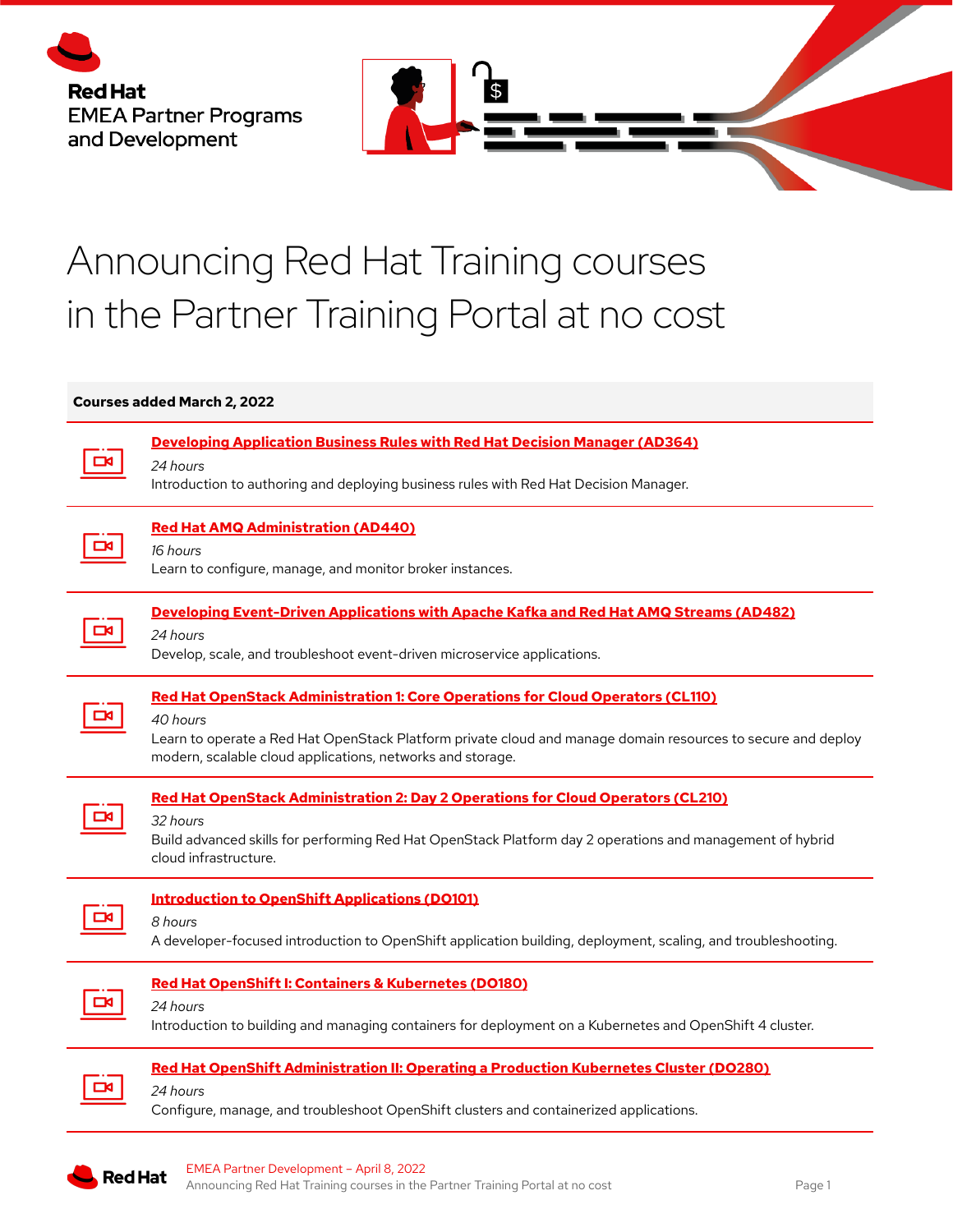



|   | <b>Red Hat OpenShift Development II: Containerizing Applications (DO288)</b><br>32 hours<br>Design, Build, and Deploy containerized applications on Red Hat OpenShift.                                                                                                             |
|---|------------------------------------------------------------------------------------------------------------------------------------------------------------------------------------------------------------------------------------------------------------------------------------|
|   | <b>Red Hat OpenShift Installation Lab (DO322)</b><br>16 hours<br>Installing OpenShift on a cloud, virtual, or physical infrastructure.                                                                                                                                             |
|   | <b>Red Hat OpenShift Service Mesh (DO328)</b><br>24 hours<br>Control, manage, trace, monitor, secure, and test your microservices with Red Hat OpenShift Service Mesh.                                                                                                             |
|   | Developing Advanced Automation with Red Hat Ansible Automation Platform (DO374)<br>32 hours<br>Advance your Ansible skills and develop automation that scales by applying recommended practices with the new,<br>container focused tools from Red Hat Ansible Automation Platform. |
|   | Red Hat Cloud-Native Microservices Development with Quarkus (DO378)<br>32 hours<br>Develop microservice-based applications with Quarkus and OpenShift.                                                                                                                             |
|   | Red Hat OpenShift Administration III: Scaling Kubernetes Deployments in the Enterprise (DO380)<br>32 hours<br>Plan, implement, and manage OpenShift clusters at scale.                                                                                                             |
|   | <b>Red Hat System Administration 1 (RH124)</b><br>40 hours<br>The first of two courses covering the core system administration tasks needed to manage Red Hat Enterprise Linux<br>servers.                                                                                         |
|   | <b>Red Hat System Administration 2 (RH134)</b><br>40 hours<br>Focuses on the key tasks needed to become a full-time Linux administrator.                                                                                                                                           |
| ط | Red Hat Enterprise Linux Automation with Ansible (RH294)<br>32 hours                                                                                                                                                                                                               |

Learn how to automate Linux system administration tasks with Red Hat Ansible Automation Platform.